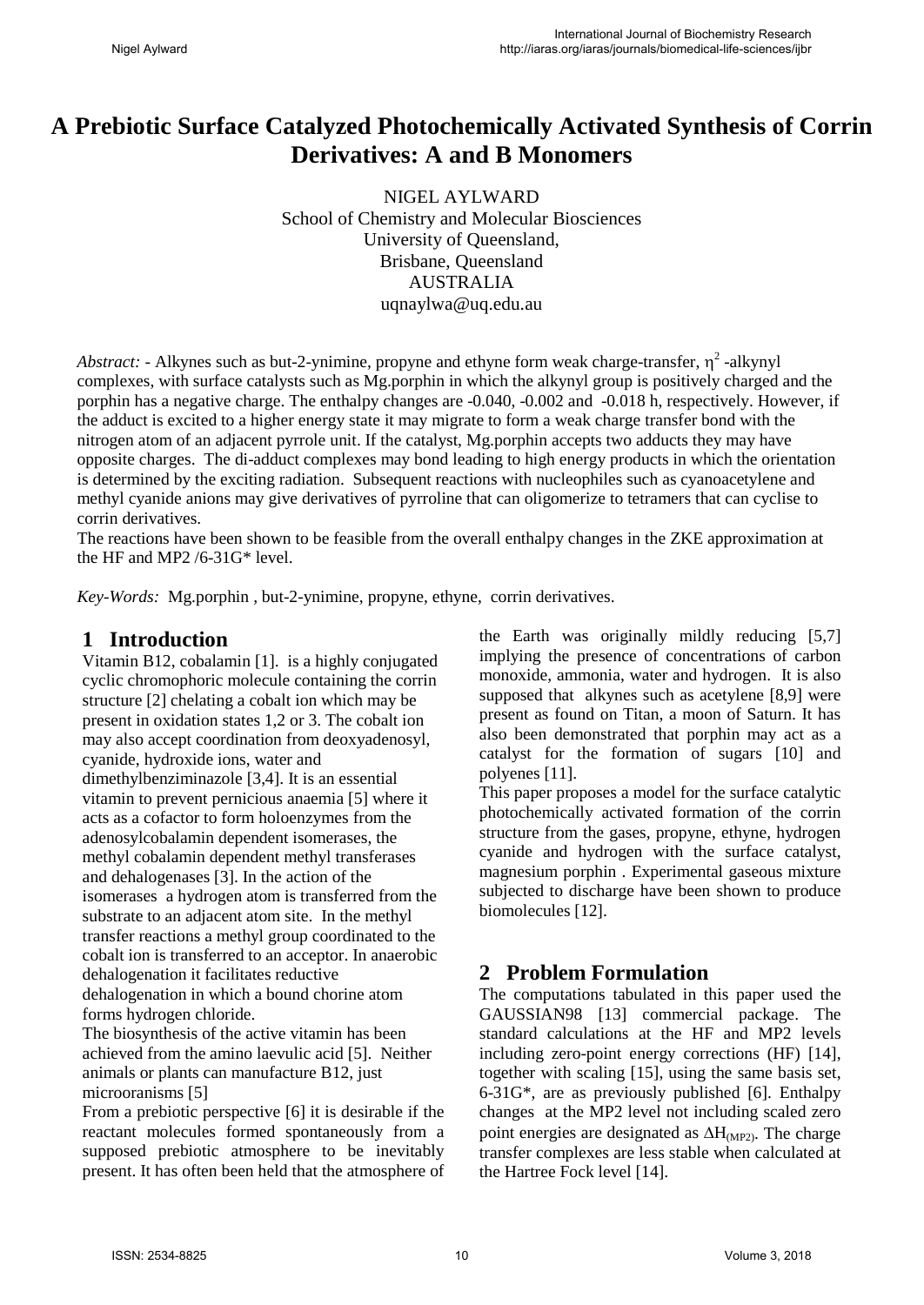If the combined energy of the products is less than the combined energy of the reactants it may show that the reaction is also likely to be spontaneous at higher temperatures. This paper uses the atomic unit of energy, the hartree [13].

 $1h = 627.5095$  kcal.mol<sup>-1</sup>.  $1h = 4.3597482 \times 10^{-18}$  J

# **3 Problem Solution**

#### **3.1 Total energies (hartrees)**

Molecules that are present interstitially and in planets [16,17] are here taken to be the initial reactant molecules: propyne, ethyne and hydrogen cyanide, where the formation of the but-2-yne nitrile and but-2-ynimine (cis) may be produced by atmospheric free radical or ionic reactions [17].

$$
CH_3-C \equiv C-H + H-CN \rightarrow CH_3-C \equiv C-CN + H_2
$$
  
[1]  

$$
\Delta H = -0.00816 \text{ h}
$$

$$
CH_3-C \equiv C-CN + H_2 \rightarrow CH_3-C \equiv C-CH = NH (cis)
$$
  
[2]  

$$
\Delta H = 0.00444 \text{ h}
$$

Further reactants are taken to be cyanoacetylene [16] and methyl cyanide [17], also formed atmospherically by the reactions,

$$
H-C \equiv C-H + H-CN \rightarrow HC \equiv C-CN + H_2
$$
  
\n[3]  
\n
$$
\Delta H = -0.00382 \text{ h}
$$
  
\n
$$
CH_4 + H-CN \rightarrow CH_3-CN + H_2
$$
  
\n
$$
\Delta H = 0.00307 \text{ h}
$$

It is also assumed that the environment was mildly alkaline due to the presence of ammonia in the reducing atmosphere, so that the anions may be formed according to the equations,

$$
H-C \equiv C-CN + OH^- \rightarrow NC-C \equiv C^+ + H_2O
$$
  
 
$$
\Delta H = -0.09794 \text{ h}
$$

$$
CH_3-CN + OH \rightarrow NC-CH_2 + H_2O
$$
  
\n
$$
\Delta H = -0.04799 \text{ h}
$$

Mg.porphin is a powerful catalyst able to form charge transfer complexes with a number of different kinds of molecules [18].

With propyne the Mg.porphin is positively charged +0.073 [11].

Mg.porphin + propyne  $\rightarrow$  Mg. propyne.porphin

$$
\Delta H = -0.00209 \text{ h} \tag{7}
$$

However, it is also possible for the propyne to migrate to bond with a pyrrole nitrogen atom to form a high energy complex [11].

 $Mg$ .propyne.porphin  $\rightarrow Mg$ .porphin.propyne

$$
\Delta H = 0.01862 \text{ h} \tag{8}
$$

The catalyst also forms a weak charge transfer complex with but-2-ynimine where the ligand is positively charged (0.07) and the porphin has a negative charge, as shown,

Mg.porphin + HN=CH-C≡C-CH<sub>3</sub>  $\rightarrow$  Mg.1,N-but-2ynimin-1-yl.porphin



Mg.1,N-but-2-ynimin-1-yl.porphin (cis) (1)

$$
\Delta H = -0.04014 \text{ h}
$$

Mg.porphin may also form an adduct with acetylene [19],

$$
\Delta H = -0.01807 \text{ h}
$$

The data for the total energies and zero point energies for the HF and MP2/6-31G\* equilibrium geometries for these molecules and others involved in the synthesis are given in Table.1.

Table 1 MP2 /6-31G\* total energies and zero point energies (hartrees) for the respective equilibrium geometries

| Molecule | MP2     | $ZPE$ (HF) |
|----------|---------|------------|
|          | hartree | hartree    |

\_\_\_\_\_\_\_\_\_\_\_\_\_\_\_\_\_\_\_\_\_\_\_\_\_\_\_\_\_\_\_\_\_\_\_\_\_\_\_\_ Mg.1,N-but-2-ynimin-1-yl.porphin (cis) (1) -1394.57494 0.37950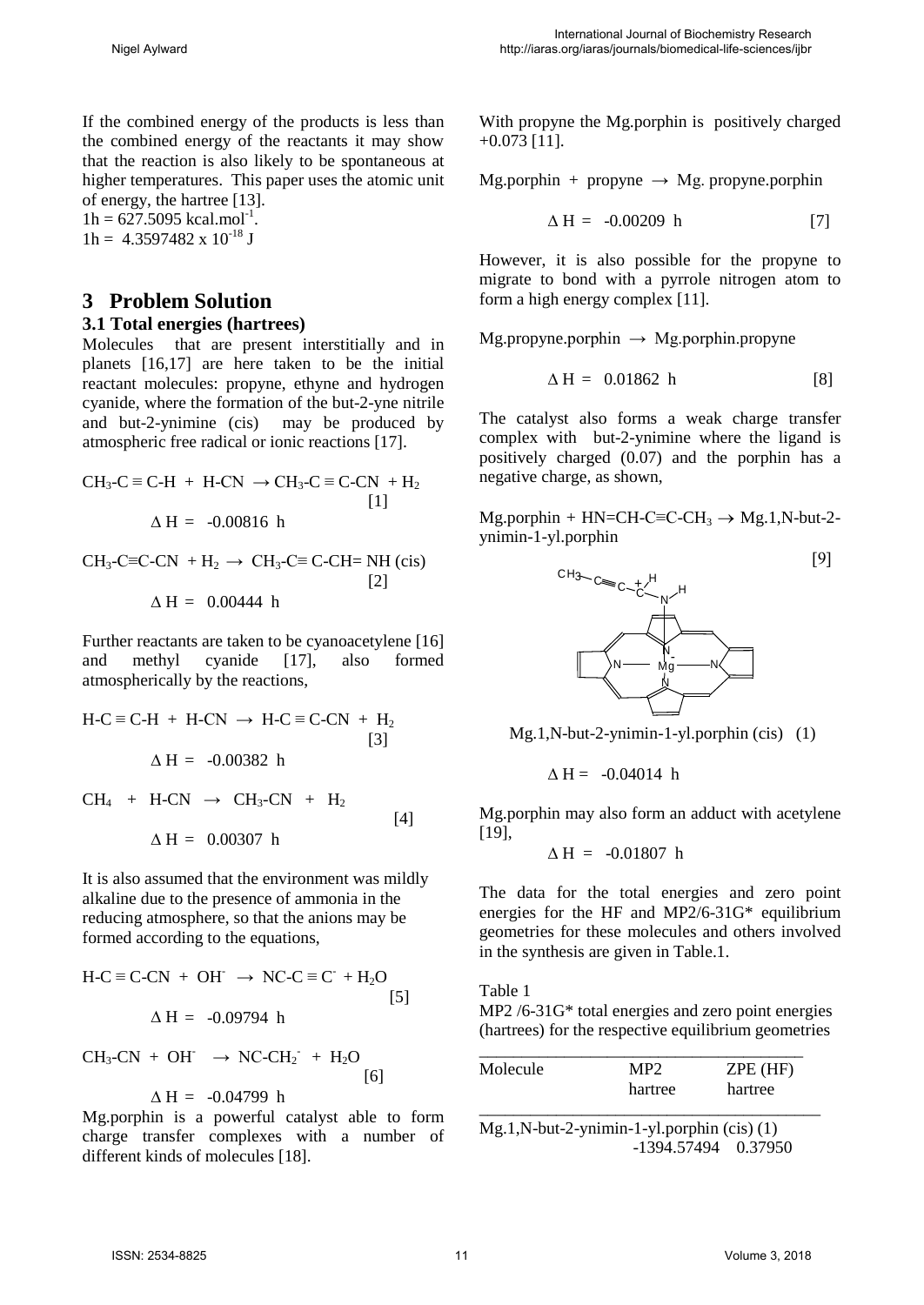3-cyanoethynyl-4-cyanomethanyl-4-methyl-5 methenyl  $\Delta^1$ - pyrroline<sup>+1</sup> C<sub>11</sub>H<sub>12</sub>N<sub>3</sub><sup>+</sup> Monomer A (2) -585.94178 0.173521 3-cyanoethynyl-4-cyanomethanyl-4-methyl-5 ethenyl  $\Delta^1$ - pyrroline<sup>+1</sup> C<sub>12</sub>H<sub>10</sub>N<sub>3</sub><sup>+</sup> Monomer B (3)  $-625.12035$  0.20245  $C_{10}H_9N_2$ <sup>+</sup> Monomer C (4) -493.95240 0.17420  $C_{12}H_{10}N_3^+$  Monomer D (5) -625.12956 0.20389 Mg.1,N-but-2ynimin-1yl.porphin.N-ethynyl (6) -1471.64654 0.40450 Mg.1,N-2-(1-methyl cyclopropen-N2-yl)-2 propenimin-1-yl.porphin.(7) -1471.48430 0.40111 Mg.1,N-2-(1-methyl cyclopropen-N2-yl)-2 cyanoethynyl propenimin-1-yl.porphin $^{-1}$  (8) -1640.24330 0.42825 Mg.1,N-2-(1-methyl cyclopropen-N2-yl)-2 cyanoethynyl propanimin-1-yl.porphin (9) -1640.84952 0.42920 Mg.1,N-2-cyanoethynyl-3-cyanomethanyl -3 methyl-pent-N4-ynyl.porphin $^{-1}$  (10) -1772.57046 0.48282 Mg.1,N-3-cyanoethynyl-4-cyanomethanyl-4 methyl-5-methynyl  $\Delta^1$ -NH-pyrrolin-1yl.porphin  $^{1}(11)$ (11) -1772.43600 0.47996 Mg.1,N-3-cyanoethynyl-4-cyanomethanyl -4 methyl-5-methenyl  $\Delta^1$ -NH-pyrrolin-1-yl.porphin (12) -1771.64001 0.48033 Mg.1,N-3-cyanoethynyl-4-cyanomethanyl -4 methyl-5-methenyl  $\Delta^1$ -N-pyrrolin-1-yl.porphin<sup>+1</sup> (13) -1771.17348 0.46260 but-2-yne nitrile -208.25777 0.05963 but-2-ynimine -209.41044 0.08479 Mg.porphin -1185.12250 0.29262 Mg.OH.porphin<sup>-1</sup> -1260.79369 0.29802 propyne -116.24181 0.06010 ethyne -77.06679 0.02945  $H-C \equiv C-CN$  -169.07910 0.02976<br>  $NC-C \equiv C$  -168.49375 0.01711  $NC-C \equiv C$  -168.49375 0.01711<br>CH<sub>3</sub>-CN -132.33825 0.04840 CH3-CN -132.33825 0.04840  $NC-CH<sub>2</sub>$ - -131.70120 0.03278 H-CN -93.15894 0.01593  $CH<sub>4</sub>$   $-40.33255$   $0.04778$ H<sub>2</sub> -1.14414 0.01059<br>OH -75.51314 0.0088 -75.51314 0.00885 H<sub>2</sub>O -76.19685 0.02298 \_\_\_\_\_\_\_\_\_\_\_\_\_\_\_\_\_\_\_\_\_\_\_\_\_\_\_\_\_\_\_\_\_\_\_\_

**3.2 The overall stoichiometry for the formation of the four monomers that oligomerize to corrin derivatives.** 

Although Mg.porphin is here taken as the catalyst for the reaction, the overall stoichiometry for the synthesis of corrin derivatives from but-2-ynimine, propyne, ethyne, methyl cyanide and cyanoacetylene can be represented as follows, where the final hydrogenation and hydrolysis present in the vitamin B12 structure is yet to occur.

The monomer that forms ring A [2] is formed as follows:

 $H-C \equiv CH + CH_3-C \equiv C-CH=NH + NC-C \equiv C^+ +$  $NC\text{-}CH_2^- + 3H^+ \rightarrow C_{11}H_8N_3^+ + 2H_2$ Monomer A  $(2)$  Fig.1  $[10]$ 

$$
\Delta H = -1.53068 \text{ h}
$$

The monomer that forms ring B [2] is formed as follows:

$$
CH_3-C \equiv CH + CH_3-C \equiv C-CH=NH + NC-C \equiv C
$$
  
+ NC-CH<sub>2</sub><sup>-</sup> + 3H<sup>+</sup>  $\rightarrow$  C<sub>12</sub>H<sub>10</sub>N<sub>3</sub><sup>+</sup> + 2H<sub>2</sub>  
Monomer B (3) Fig.1 [11]

$$
\Delta H = -1.54041 h
$$

The monomer that forms ring C [2] is formed as follows:

 $CH_3-C \equiv CH + CH_3-C \equiv C-CH=NH + NC-C \equiv C^{-}$  $+ 2H^+ \rightarrow C_{10}H_9N_2^+ + H_2$ Monomer C  $(4)$  Fig. 1 [12]

$$
\Delta H = -0.93026 h
$$

The monomer that forms ring D [2] is formed as follows:

 $CH_3-C \equiv CH + CH_3-C \equiv C-CH=NH + NC-C \equiv C$ + NC-CH<sub>2</sub><sup>+</sup> + 3H+  $\rightarrow$  C<sub>12</sub>H<sub>10</sub>N<sub>3</sub><sup>+</sup> + 2H<sub>2</sub> Monomer D  $(5)$  Fig.1 [13]

$$
\Delta H = -1.54369 \text{ h}
$$

The enthalpy changes are negative indicating that there may be energetically favourable routes to the formation of each of these monomers from these reactants.

The intermediates by which the stoichiometric reactions may have occurred are as follows:

## **3.3 The Formation of monomer A.**

**3.3.1. The formation of the Mg.1,N-but-2-ynimin-1-yl.porphin.N-ethynyl**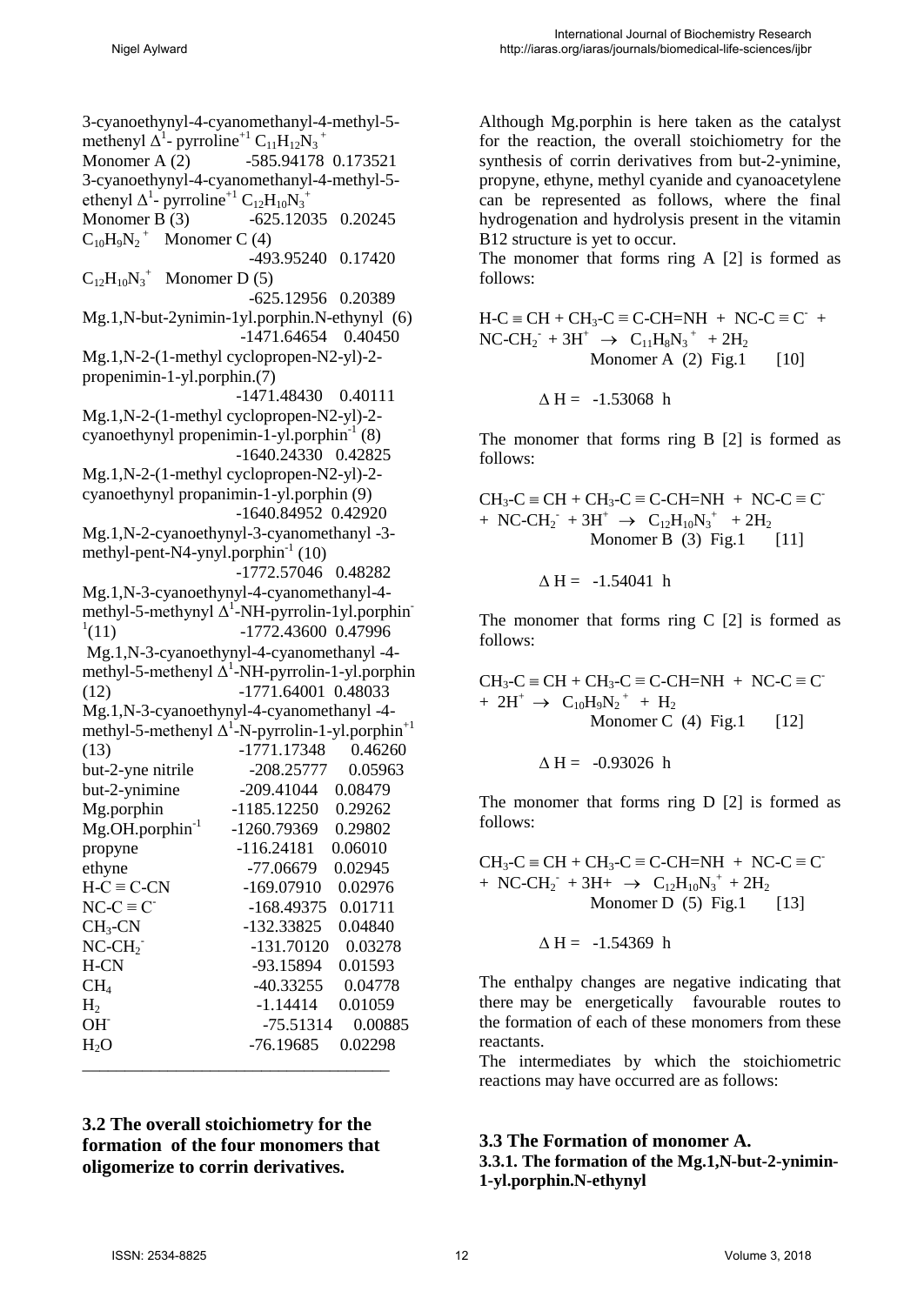But-2-ynimine forms a weak charge transfer complex with the Mg ion of the catalyst Mg.porphin, whilst ethyne forms a weak van der Waals adduct centered on a pyrrole nitrogen atom. The charges on the two adducts are different. The but-2-ynimine adduct carries a positive charge, calculated as 0.080, whilst the ethyne is negative sharing electrons with the pyrrole-N atom with a calculated charge of -0.011, giving the catalyst a net positive charge 0.069. When the catalyst is excited with UV radiation an in-plane electronic transition occurs in which the magnetic vector of the radiation is perpendicular to the ring causing rotation of the positively charged adduct [11]. It is postulated that when the magnetic vector is pointing upwards towards the observer this is more effective in causing rotation than when the adduct is forced to the catalyst surface, and a high energy complex is formed, as shown,

 $Mg.$ porphin + CH<sub>3</sub>-C  $\equiv$  C-CH-NH + H-C  $\equiv$  C-H  $\rightarrow$ [14]



Mg.1,N-but-2-ynimin-1-yl.porphin.N-ethynyl (6)

 $\Delta H = -0.04890 h$ 

which subsequently bonds,



Mg.1,N-2-(1-methyl cyclopropen-N2-yl)-2 propenimin-1-yl.porphin (7)

 $\Delta H = 0.15922 h$ 

As the enthalpy change is appreciable and positive it is postulated that this occurs by electromagnetic

excitation where the first excitation of these very weak complexes requires about 0.21 h. The activation energy to form the complex was calculated as 0.114 h at HF accuracy, with the activation energy for the reverse reaction being 0.014 h.

The high energy di-adduct complex is then susceptible to nucleophilic attack by numerous molecules in various sequences of reactions. Here the reactions given are those that lead to the stereospecificity depicted in Fig.1 for a corrin derivative with similar stereochemistry to that found in Vitamin B12 [2].



Fig.1. The designation of the corrin rings as recommended by IUPAC [2].

#### **3.3.2. The formation of the Mg.1,N-2-(1-methyl cyclopropen-N2-yl)-2-cyanoethynyl propenimin-1-yl.porphin-1**

The high energy complex is subject to nucleophilic reaction with the cyanoacetylene anion,

Mg.1,N-2-(1-methyl cyclopropen-N2-yl)-2 propenimin-1-yl.porphin + NC-C  $\equiv$  C<sup>-</sup>  $\rightarrow$ 



Mg.1,N-2-(1-methyl cyclopropen-N2-yl)-2 cyanoethynyl propenimin-1-yl.porphin $^{-1}$  (8) [15]

No activation energy is recorded for this addition.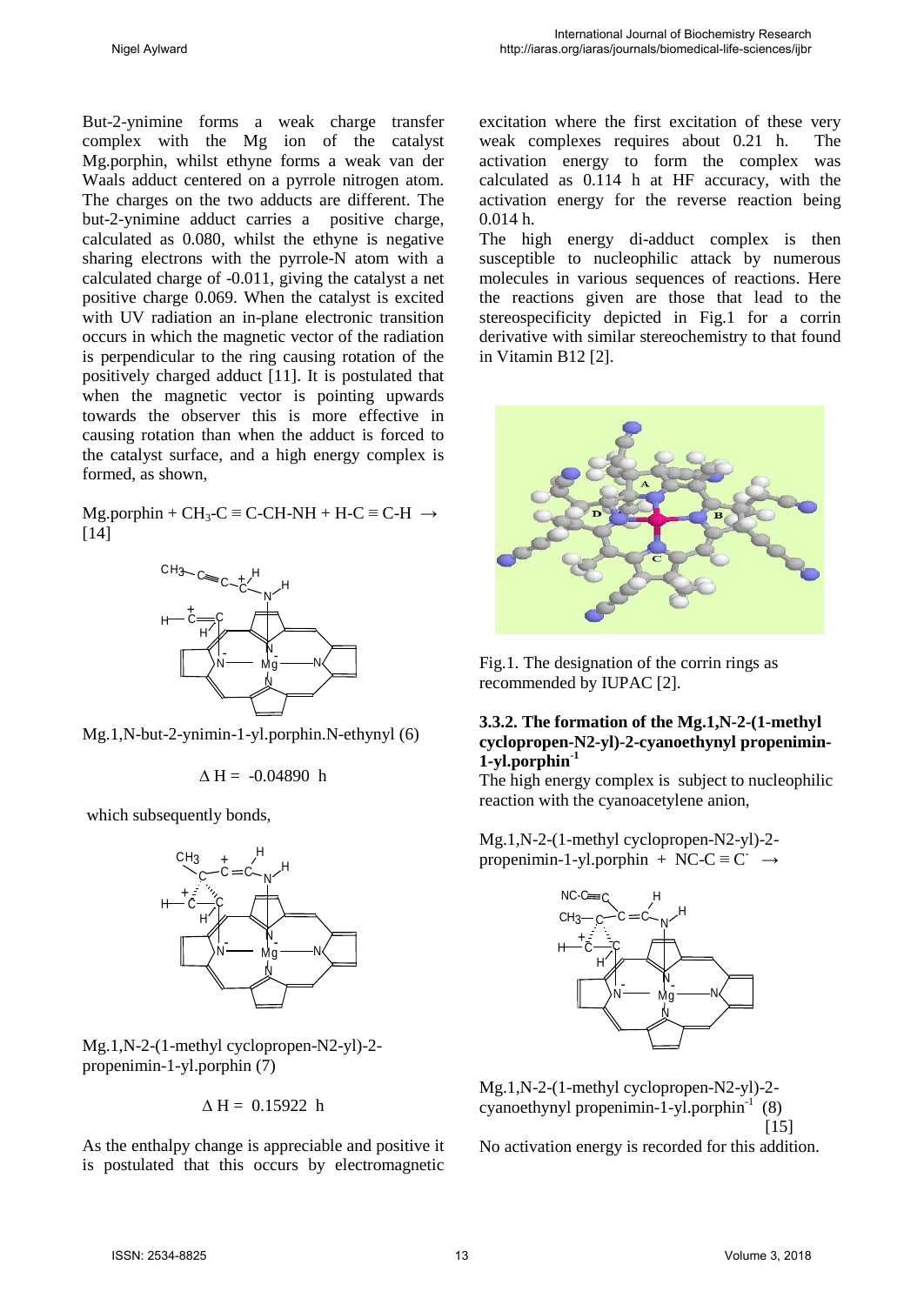$\triangle H = -0.25634$  h

#### **3.3.3. The formation of Mg.1,N-2-(1-methyl cyclopropen-N2-yl)-2-cyanoethynyl propanimin-1-yl.porphin**

The negatively charged adduct may easily react with a proton in an energetic reaction where it is assumed that it preferentially attacks from above the adduct surface,

Mg.1,N-2-(1-methyl cyclopropen-N2-yl)-2 cyanoethynyl propenimin-1-yl.porphin-1





Mg.1,N-2-(1-methyl cyclopropen-N2-yl)-2 cyanoethynyl propanimin-1-yl.porphin (9) [16]

$$
\Delta H = -0.60537 \text{ h}
$$

No activation energy was recorded for this hydrogen ion addition.

### **3.3.4. The formation of Mg.1,N-2-cyanoethynyl-3 cyanomethanyl-3-methyl-pent-N4-ynyl.porphin**

The strong nucleophile, cyanomethyl anion, formal charge C1 $-0.74$ , N3 $-0.69$  can open up the complex to form the diadduct, Mg.1,N-2 cyanoethynyl-3-cyanomethanyl-3-methyl-pent-N4 ynyl.porphin. where attack is assumed to be from above the surface of the catalyst,

Mg.1,N-2-(1-methyl cyclopropenyl)-2-cyanoethynyl propanimin-1-yl.porphin + NC-CH<sub>2</sub>  $\rightarrow$ 



Mg.1,N-2-cyanoethynyl-3-cyanomethanyl-3 methyl-pent-N4-ynyl.porphin<sup>-1</sup> (10)  $[17]$ 

 $\triangle H = 0.00120$  h

### **3.3.5. The formation of Mg.1,N-3-cyanoethynyl-4 cyanomethanyl -4-methyl-5-methynyl Δ<sup>1</sup> -NHpyrrolin-1-yl.porphin-1 [1]**

The Mg.1,N-2-cyanoethynyl-3-cyanomethanyl-3 methyl-pent-N4-ynyl.porphin<sup>-1</sup> may easily cyclize,



Mg.1,N-3-cyanoethynyl-4-cyanomethanyl-4 methyl-5-methynyl  $\Delta^1$ -NH-pyrrolin-1-yl.porphin<sup>-1</sup>  $(11)$  [18]

The activation energy was calculated as 0.162 h with the reverse reaction activation energy as 0.048 h at HF level of accuracy.

 $\Delta H = 0.13193$  h

#### **3.3.6 The formation of Mg.1,N-3-cyanoethynyl-4 cyanomethanyl-4-methyl-5-methenyl Δ<sup>1</sup> -NHpyrrolin-1-yl.porphin.**

With Mg.1,N-3-cyanoethynyl-4-cyanomethanyl-4 methyl-5-methynyl  $\Delta^1$ -NH-pyrrolin-1-yl.porphin<sup>-1</sup> the addition of a proton results in the elimination of hydrogen gas in an energetically favourable reaction,

Mg.1,N-3-cyanoethynyl-4-cyanomethanyl-4 methyl-5-methenyl  $\Delta^1$ -NH-pyrrolin-1-yl.porphin<sup>-1</sup> +  $H^+ \rightarrow H_2 +$ 



Mg.1,N-3-cyanoethynyl-4-cyanomethanyl-4 methyl-5-methenyl  $\Delta^1$ -NH-pyrrolin-1-yl. porphin  $(12)$  [19]

$$
\Delta\,H=\ -0.36840\ h
$$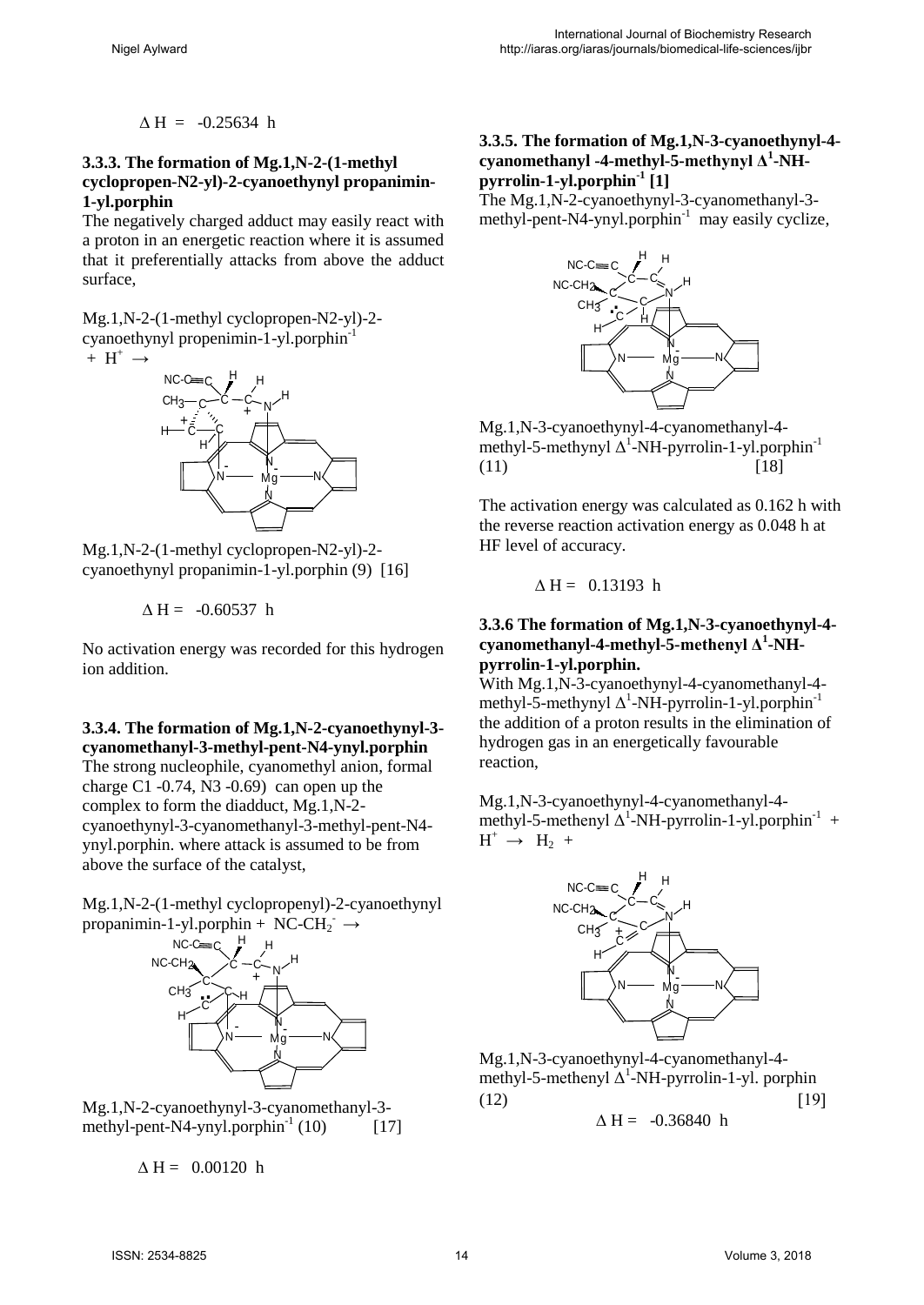#### **3.3.7 The formation of Mg.1,N-3-cyanoethynyl-4 cyanomethanyl-4-methyl-5-methenyl Δ<sup>1</sup> -Npyrrolin-1-yl.porphin+**

Further reaction with a proton in an energetically favourable reaction gives a stable pyrroline structure,

Mg.1,N-3-cyanoethynyl-4-cyanomethanyl-4 methyl-5-methenyl  $\Delta^1$ -NH-pyrrolin-1-yl.porphin +  $H^+ \rightarrow H_2 +$ 



Mg.1,N-3-cyanoethynyl-4-cyanomethanyl-4 methyl-5-methenyl  $\Delta^1$ -N-pyrrolin-1-yl.porphin<sup>+</sup> (13) [20]

$$
\Delta H = -0.65397 \text{ h}
$$

#### **3.3.8 The formation of 3-cyanoethynyl-4 cyanomethanyl-4-methyl-5-methenyl Δ<sup>1</sup> pyrroline<sup>+</sup>**

The complex containing a weak charge transfer bond may easily dissociate to give Monomer A and the catalyst in the mildly alkaline medium..

Mg.1,N-3-cyanoethynyl-4-cyanomethanyl-4 methyl-5-methenyl  $\Delta^1$ -N-pyrrolin-1yl.porphin<sup>+1</sup>  $\rightarrow$ Mg.porphin + H

$$
\begin{array}{ccc}\n\text{NC-CE} & \text{H}_{\text{C}} & \text{C} \\
\text{NC-CH}_{\text{C}} & \text{C} & \text{C} \\
\hline\n\text{C} & \text{C} & \text{C} \\
\end{array}
$$

3-cyanoethynyl-4-cyanomethanyl-4-methyl-5 methenyl  $\Delta^1$ - pyrroline<sup>+1</sup> Monomer A (2)

[21]

$$
\Delta H = 0.11235 h
$$

#### **3.4 The Formation of monomer B. 3.4.1 The formation of the Mg.1,N-but-2-ynimin-1-yl.porphin.N-propynyl.**

A similar weak charge transfer complex may form between but-2-ynimine and the Mg ion of the catalyst Mg.porphin, whilst the propyne forms a weak van der Waals adduct centered on a pyrrole nitrogen atom. The charges on the two adducts are different. Whilst the propyne is marginally negative

sharing electrons with the pyrrole-N atom with a calculated charge of -0.013, the but-2ynimine adduct carries a positive charge, calculated as 0.077, giving the catalyst a net positive charge 0.064. When the catalyst is excited with UV radiation an in-plane electronic transition occurs in which the magnetic vector of the radiation is perpendicular to the ring. It is postulated that when the magnetic vector is pointing upwards towards the observer rotation occurs in the anticlockwise direction [11], and this is more effective in causing rotation than when the adduct is forced to the catalyst surface, and a high energy complex is formed, as shown,

Mg.porphin +  $CH_3$ -C $\equiv$  C-CH-NH + CH<sub>3</sub>-C $\equiv$  C-H



Mg.1,N-but-2-ynimin-1-yl.porphin.N-propynyl (14) [22]

 $\Delta H = -0.05094$  h

which subsequently bonds,

 $\rightarrow$ 



Mg.1,N-2-(1-methyl cyclopropen-N2-yl)-2 propenimin-1-yl.porphin (15)

$$
\Delta H = 0.15909 \text{ h}
$$

The activation energy was calculated as 0.146 h with the activation energy to dissociate the ring as 0.133 h. The adducts carry a net charge of -0.230.

As the enthalpy change is appreciable and positive it is postulated that this occurs by electromagnetic excitation where the first excitation of these very weak complexes requires about 0.21 h.

The high energy di-adduct complex is then susceptible to nucleophilic attack by numerous molecules in various sequences of reactions. Here the reactions given are those that lead to the stereospecificity for ring B depicted in Fig.1 for a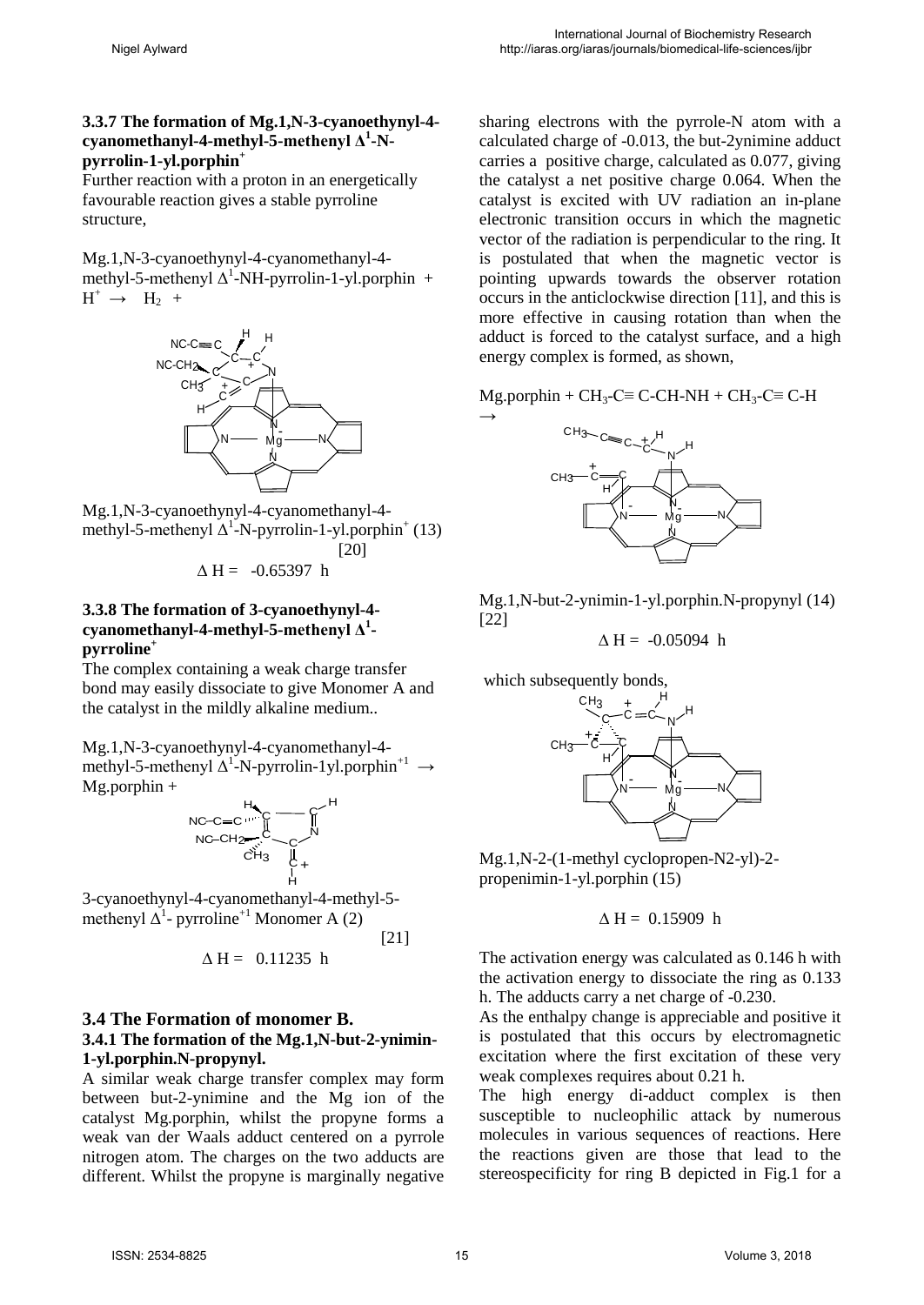corrin derivative with similar stereochemistry to that found in Vitamin B12 [2]

The data for the total energies and zero point energies for the HF and MP2/6-31G\* equilibrium geometries for.these molecules and others involved in the synthesis are given in Table.2.

#### Table 2

MP2 /6-31G\* total energies and zero point energies (hartrees) for the respective equilibrium geometries

| Molecule | MP <sub>2</sub><br>hartree | $ZPE$ (HF)<br>hartree |
|----------|----------------------------|-----------------------|
|          |                            |                       |

- -1510.82353 0.43507
- Mg.1,N-3-(1-methyl cyclopropen-N2-yl)-2 propenimin-1-yl.porphin (15)
	- -1510.66357 0.43287

Mg.1,N-2-(1-methyl cyclopropen-N2-yl)-2 cyanoethynyl propenimin-1-yl.porphin $^{-1}$  (16)

- -1679.40291 0.46707 Mg.1,N-2-(1-methyl cyclopropen-N2-yl)-2 cyanoethynyl propanimin-1-yl.porphin (17)
	- -1679.90396 0.47850
- Mg.1,N-2-cyanoethynyl-3-cyanomethanyl-3 methyl-pent-N4-ethynyl.porphin<sup>-1</sup> (18) -1811.73922 0.51275

Mg.1,N-3-cyanoethynyl-4-cyanomethanyl -4-

- methyl-5-ethynyl  $\Delta^1$ -NH-pyrrolin-1yl.porphin<sup>-1</sup> (19) -1811.79109 0.51530
- Mg.1,N-3-cyanoethynyl-4-cyanomethanyl -4-
- methyl-5-ethenyl  $\Delta^1$ -NH-pyrrolin-1yl.porphin (20) -1811.02986 0.49824
- Mg.1,N-3-cyanoethynyl-4-cyanomethanyl -4 methyl-5-ethenyl  $\Delta^1$ -N-pyrrolin-1yl.porphin<sup>+1</sup>(21)

 -1810.32542 0.49206 3-cyanoethynyl-4-cyanomethanyl-4-methyl-5-

methenyl  $\Delta^1$ - pyrroline<sup>+1</sup> (3) -625.12035 0.20245

\_\_\_\_\_\_\_\_\_\_\_\_\_\_\_\_\_\_\_\_\_\_\_\_\_\_\_\_\_\_\_\_\_\_\_

#### **3.4.2. The formation of Mg.1,N-2-(1-methyl cyclopropen-N2-yl)-2-cyanoethynyl propenimin-N1-yl.porphin.**

The high energy complex is subject to nucleophilic reaction with the anion from cyanoacetylene,

Mg.1,N-2-(1-methyl cyclopropen-N2-yl)-2 propenimin-1-yl.porphin + NC-C  $\equiv$  C<sup>-</sup>  $\rightarrow$ 



Mg.1,N-2-(1-methyl cyclopropen-N2-yl)-2 cyanoethynyl propenimin-1-yl.porphin $^{-1}$  (16) [23]

No activation energy is recorded for this addition. The net charge on the adducts was -0.475.

$$
\Delta H = -0.23039 \text{ h}
$$

### **3.4.3. The formation of Mg.1,N-2-(1-methyl cyclopropen-N2-yl)-2-cyanoethynyl propanimin-N1-yl.porphin**

The negatively charged adduct may easily react with a proton in an energetic reaction where it is assumed that it preferentially attacks from above the adduct surface,

Mg.1,N-2-(1-methyl cyclopropen-N2-yl)-2 cyanoethynyl propenimin-1-yl.porphin<sup>-1</sup> + H<sup>+</sup>  $\rightarrow$ 



Mg.1,N-2-(1-methyl cyclopropen-N2-yl)-2 cyanoethynyl propanimin-1-yl.porphin (17)  $[24]$ 

 $\Delta H = -0.49088$  h

No activation energy was recorded for this proton addition. The net charge on the adducts was 0.323.

#### **3.4.4. The formation of Mg.1,N-2-cyanoethynyl-3 cyanomethany-3-methyl-pent-N4 ethynyl.porphin**

The strong nucleophile, cyanomethyl anion can open up the complex to form the diadduct, Mg.1,N-2 cyanoethynyl-3-cyanomethanyl-3-methyl-pent-N4 ynyl.porphin<sup>-1</sup>.

Mg.1,N-2-(1-methyl cyclopropen-N2-yl)-2 cyanoethynyl propanimin-1-yl.porphin + NC-CH<sub>2</sub><sup>-1</sup>  $\rightarrow$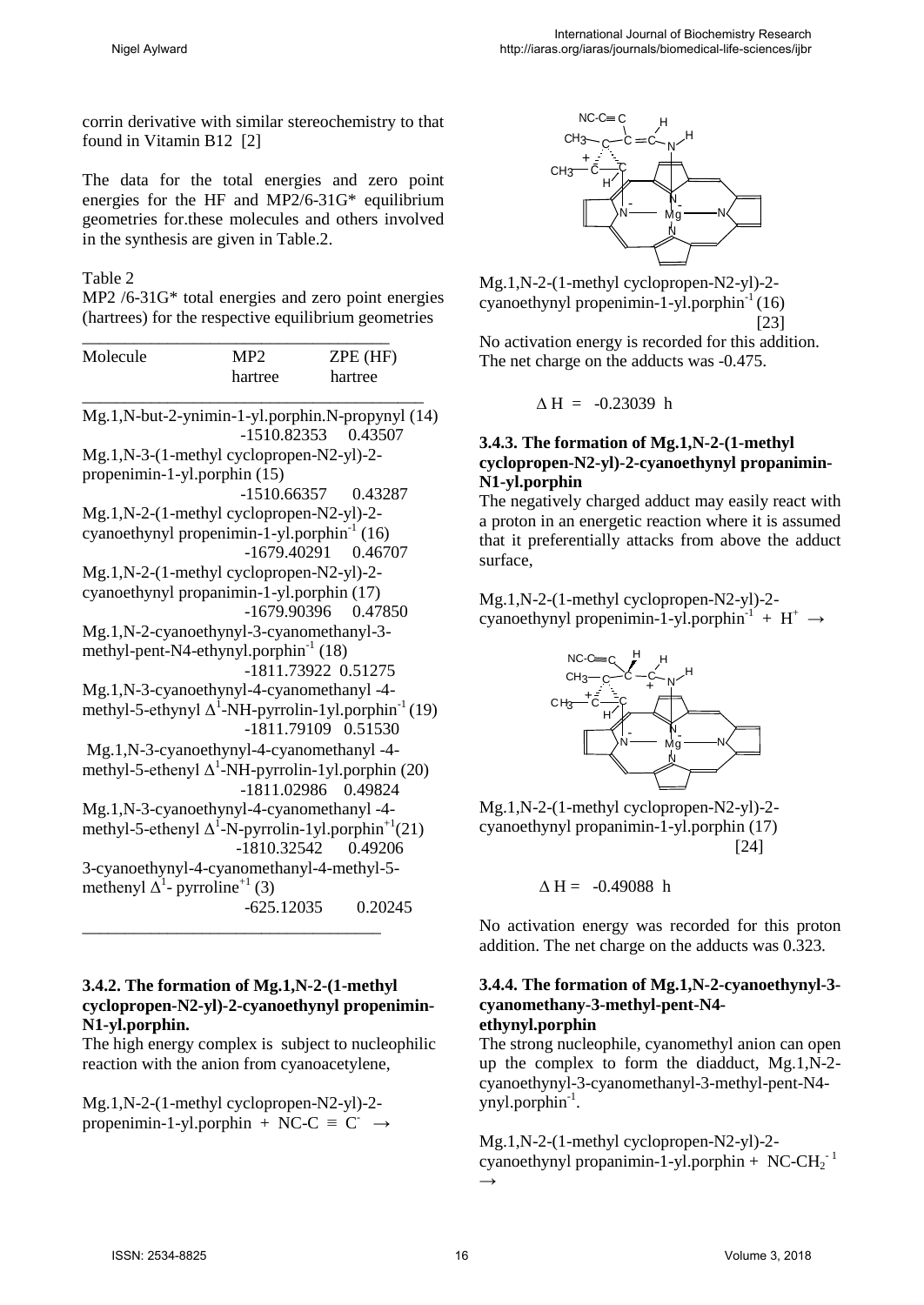

Mg.1,N-2-cyanoethynyl-3-cyanomethanyl -3 methyl-pent-N4-ethynyl.porphin $^{-1}$  (18) [25]

 $\triangle H = -0.13276$  h

#### **3.4.5. The formation of Mg.1,N-3-cyanoethynyl-4 cyanomethanyl-4-methyl-5-ethynyl Δ<sup>1</sup> -NHpyrrolin-1-yl.porphin-1.**

The Mg.1,N-2-cyanoethynyl-3-cyanomethanyl -3 methyl-pent-N4-ynyl.porphin may easily cyclize,



Mg.1,N-3-cyanoethynyl-4-cyanomethanyl-4 methyl-5-ethynyl  $\Delta^1$ -NH-pyrrolin-1-yl.porphin<sup>-1</sup>  $(19)$  [26]

The activation energy was calculated as 0.084 h with 0.115 for the reverse reaction at HF level of accuracy.

 $\triangle H = -0.04960$  h

#### **3.4.6 The formation of Mg.1,N-3-cyanoethynyl-4 cyanomethanyl -4-methyl-5-ethenyl Δ<sup>1</sup> -NHpyrrolin-1-yl.**

The addition of a proton to the Mg.1,N-3 cyanoethynyl-4-cyanomethanyl-4-methyl-5 methynyl  $\Delta^1$ -NH-pyrrolin-1-yl.porphin<sup>-1</sup> results in the elimination of hydrogen gas in an energetically favourable reaction,

Mg.1,N-3-cyanoethynyl-4-cyanomethanyl)-4 methyl-5-ethenyl  $\Delta^1$ -NH-pyrrolin-1-yl.porphin<sup>-1</sup> +  $H^+ \rightarrow H_2 +$ 



Mg.1,N-3-cyanoethynyl-4-cyanomethanyl-4 methyl-5-ethenyl  $\Delta^1$ -NH-pyrrolin-1-yl.porphin  $(20)$  [27]

$$
\Delta\,H\!=\!-0.38867\ h
$$

#### **3.4.7 The formation of Mg.1,N-3-cyanoethynyl-4 cyanomethanyl -4-methyl-5-ethenyl Δ<sup>1</sup> -Npyrrolin-1-yl.porphin+1**

Further reaction with a proton in an energetically favourable reaction gives a stable pyrroline structure,

Mg.1,N-3-cyanoethynyl-4-cyanomethanyl-4 methyl-5-ethenyl  $\Delta^1$ -NH-pyrrolin-1-yl.porphin +  $H^+ \rightarrow H_2 +$ 



Mg.1,N-3-cyanoethynyl-4-cyanomethanyl-4 methyl-5-ethenyl  $\Delta^1$ -N-pyrrolin-1yl.porphin<sup>+1</sup> (21) [28]

$$
\Delta\,H=\ -0.43576\ h
$$

#### **3.4.8 The formation of 3-cyanoethynyl-4 cyanomethanyl-4-methyl-5-ethenyl Δ<sup>1</sup> pyrroline+1**

The complex containing a weak charge transfer bond may easily dissociate to give Monomer B and the catalyst.

Mg.1,N-3-cyanoethynyl-4-cyanomethanyl-4 methyl-5-ethenyl  $\Delta^1$ -N-pyrrolin-1-yl.porphin<sup>+1</sup>  $\rightarrow$  $Mg.$ porphin +



 $\triangle H = +0.08524$  h

3-cyanoethynyl-4-cyanomethanyl-4-methyl-5 ethenyl  $\Delta^1$ - pyrroline<sup>+1</sup> (3)

[29]

ISSN: 2534-8825 17 Volume 3, 2018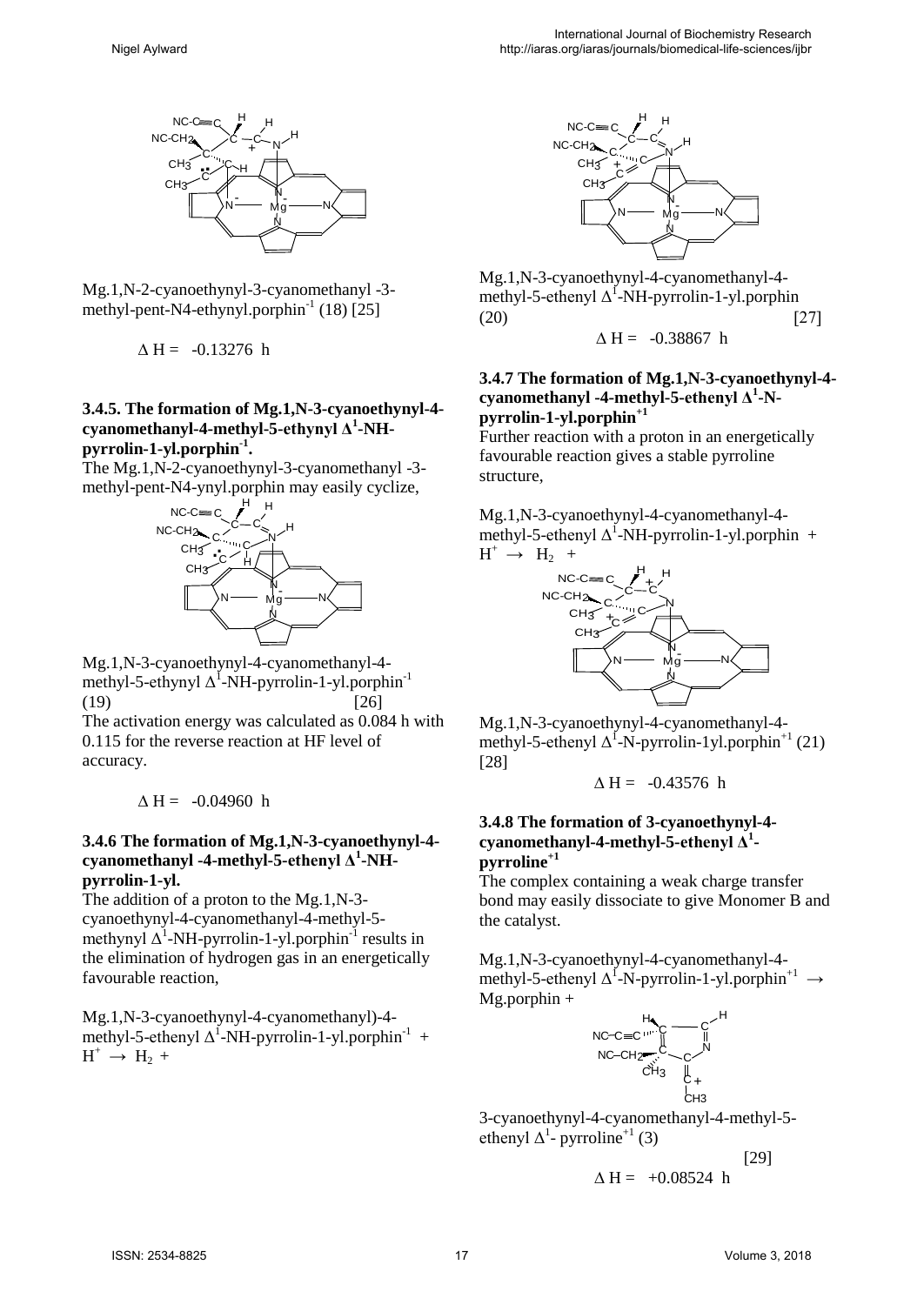It cleaves from the catalyst in the mildly alkaline environment.

### **4. Conclusion**

The synthesis of Monomers A and B as depicted here is predicated on the formation of weak complexes calculated as charge transfer and van der Waals, which may be orientated to form stereospecific di-adducts by the magnetic field of exciting radiation. The monomers A and B are highly reactive and may easily engage in dimerization with an activation energy of 0.157 h, as shown,



with the subsequent elimination of a proton in the mildly alkaline medium to form a corrin derivative further stabilized by ions such as  $Mg^{++}$ .



1-(3-cyanoethynyl-4-cyanomethanyl-4-methyl-5 methenyl Δ1- pyrroline-2yl)-1'-(3-cyanoethynyl-4 cyanomethanyl-4-methyl- Δ1- pyrrolin-5yl) -1 methyl methene<sup>+</sup>

The enthalpy change was calculated as -0.52798 h.

Further work at a higher accuracy may alter the values given here.

# **5 Acknowledgements**

Appreciation is expressed for the advice and support given to this project by Professor Curt Wentrup of the University of Queensland.

Appreciation is also expressed to the National Computing Infrastructure facility supported by the Australian Government (grant NCI-MAS g01) and QCIF, and the assistance of Mr.D.Green, H.Hartig, M.Hankel and M.Nicholls.

*References* 

[1] T.S. Stevens, in Rodd,E.H.(ed), *Chemistry of Carbon Compounds*, Elsevier, Amsterdam, Vol.IV B, 1959, pp.1151 [2] IUPAC *Commission on Biochemical Nomenclature* (CBN), 2nd edition, Portland Press, 1992, pp. 272-277. [3] R.Banerjee and S.W. Ragsdale, *Ann. Rev. Biochem.*72, 2003, pp.209-247. [4] R.B.Jordan, *Reaction Mechanisms of Inorganic and Organometallic Systems*. Oxford, 2007 [5] A.L.Lehninger, *Biochemistry*,Worth, New York ,1975. [6] N.Aylward, and N.R.Bofinger, Possible origin for porphin derivatives in prebiotic chemistry - a computational study, *Orig.Life Evol. Biosph*., 35, No.4, 2005, pp.345-368.

[7] S.L.Miller and L.E.Orgel, *The Origins of Life on Earth*, Prentice-Hall Inc.,Englewood Cliffs, N.J., 1975.

[8] D.W.Clarke and J.P.Ferris, Photodissociation of cyanoacetylene : application to the atmospheric chemistry on Titan, *Icarus*, vol.115, 1995, pp.119- 125.

[9] K.Seki, M.He, R.Liu and H.Okabe,

Photochemistry of cyanoacetylene at 193.3 nm., *J.Phys.Chem*.,100 ,1996, pp.5349-5353.

[10] N.N.Aylward, and N.R.Bofinger, Carbon monoxide clusters in the formation of D-sugars and L-amino-acids in prebiotic molecular evolution on Earth, in G.Palyi, C.Zucchi, L.Cagliotti, eds., *Progress in Biological Chirality*, Elsevier, Oxford (GB), 2004, ch2, pp.429.

[11] N.N. Aylward, The synthesis of terpenes in prebiotic molecular evolution on Earth, in WSEAS *New Aspects of Biomedical Electronics and Biomedical Informatics*. Eds. C.A.Long, P.Anninos, T.Pham, G.Anastassopoulos, N.E.Mastorakis, 2008, pp.202-207.